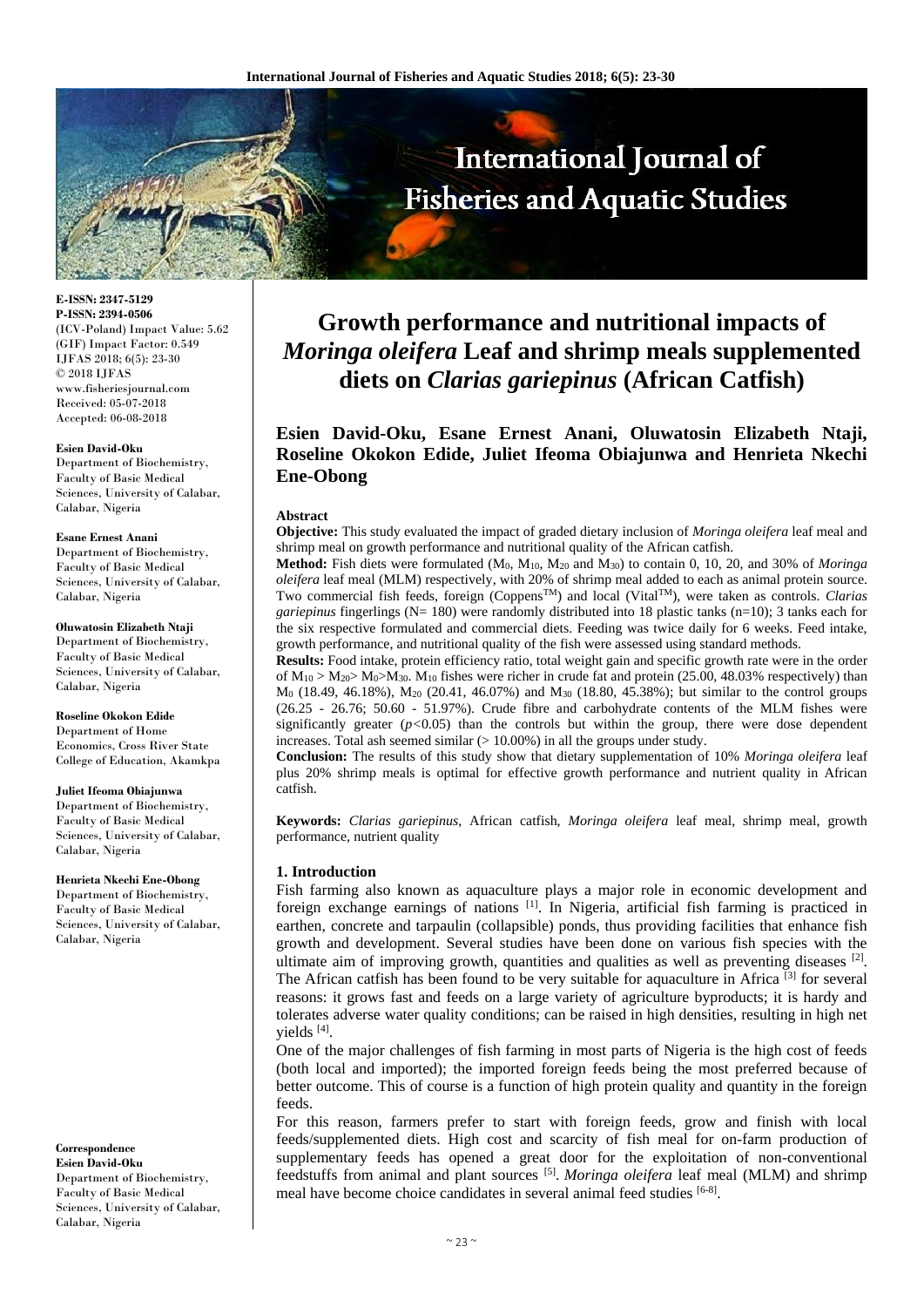*M. oleifera*, a member of the Moringaceae family, is one of the most useful trees in the world with all the parts having nutritional and pharmacological properties [9]. The leaves are rich in protein, vitamins and mineral nutrients and thus widely eaten by humans and animals. Most studies have shown decreased performance of broilers fed *Moringa* leaf meal (MLM) with inclusion levels as low as  $5-7.5\%$  <sup>[6-8]</sup>. Similar findings have been reported with higher inclusion level of MLM in formulated diets for fish.  $[6, 7, 10, 11]$  Hence, only limited amounts of *Moringa* leaf meal can be safely used in fish diets. Previous studies  $[8, 12, 13]$  showed that the inclusion of *M. oleifera* leaf meal above 10% resulted in lower specific growth rate, feed conversion ratio, protein efficiency and also poorer carcass composition of Nile tilapia. Another study [14] reported that up to 20% inclusion did not affect feed composition ratio and protein efficiency in the diet of African catfish. However, higher inclusion levels caused increase in serum enzymes which suggests some cellular damage [15].

Shrimp meal has been reported to be valuable feedstuffs in dairy cow, <sup>[16]</sup> lambs, <sup>[17]</sup> pigs, <sup>[18]</sup> and also in replacing fish meal or soy bean meal in broilers diet. [18, 19] It has been reported to be a very good growth stimulant in *Clarias batrachus* and *Macrobrachium rosenbergii* because of its high crude protein content  $[20]$ . According to Nwanna  $[21]$ , chemically preserved shrimp meal can profitably replace fishmeal at about 20% in African catfish (*Clarias gariepinus*) diet. It has been reported  $[22]$  that shrimp meal can be included in the diet of blue tilapia (*Oreochromis aureus*) up to 6% with no negative impact on growth performance. More so, higher inclusion levels of shrimp meal in the diet of fish have been implicated in compromised growth rate, feed conversion ratio and protein efficiency ratio<sup>[23]</sup>. There is a lack of information on the nutritional response of African catfish to a combination of MLM and shrimp meal, considered as cheap sources of protein in fish feed formulations. Recently, we formulated fish diets using a combination of graded doses of *Moringa oleifera* leaf meal (MLM) and a fixed proportion (20%) of shrimp meal as protein sources  $[24]$ . In this study we evaluated the effects of these MLM and shrimp meal supplemented diets on feed intake, growth performance and nutritional quality of African catfish, *Clarias gariepinus*.

# **2. Materials and Methods**

# **2.1 Collection of materials**

Moringa leaves (*Moringa oleifera* Lam.) were collected from a moringa farm located at Obudu Local Government Area of Cross River State; identified and deposited in the herbarium of the Department of Plant and Ecological Studies in the University of Calabar, Calabar with voucher number P.E.S/Herb/UC/395. Shrimp waste/dust was collected from traders (women) at Nsidung Beach market, Calabar South Local Government Area of Cross River State, Nigeria. Foreign (Coppens<sup>TM</sup>) and local (Vital<sup>TM</sup>) commercial feeds used as controls  $(C_1$  and  $C_2$ , respectively) in this study, were purchased from a local vendor in Calabar South Local Government Area of Cross River State, Nigeria.

# **2.2 Processing of** *Moringa oleifera* **leaf and shrimp meals**

Five hundred (500) grams of freshly harvested leaves were washed and air-dried under shade until they were crispy to touch while still retaining their greenish coloration. The leaves were then threshed to strip off dry leaves from stalks to reduce the crude fiber content in the meal. The dried leaves were ground into a fine powder using a hammer mill. The

resulting Moringa leaf meal (MLM) was sieved and stored in plastic bags at room temperature until when needed. The shrimp waste/dust was oven dried at 45°C for 4 hours and thereafter, ground into fine powder and stored in tight plastic container for further use.

# **2.3 Fish diet formulation and processing**

Four different diets were prepared using Pearson's method of fish feed formulation to contain 40% crude protein; 20% shrimp meal across board, then 0, 10, 20, and 30% MLM to give M0, M10, M20, and M30 diets, as earlier reported [24].

# **2.4 Catfish feeding protocol**

The research was conducted at the fish farm site of the Institute of Oceanography, University of Calabar, Nigeria. One hundred and eighty (180) African catfish fingerlings (*C. gariepinus*) of average weight 2.60 g were purchased from University of Calabar Fish Farm, Calabar, Nigeria. They were sorted into eighteen (18) rectangular plastic tanks (n=10). The fish were allowed to acclimatize for 7 days during which they were fed on commercial diet. Prior to the commencement of the experiment, all fish were starved for 24 hrs to eliminate food residue in the gut and to increase their appetite. The initial and weekly weight and length of the fingerlings were measured with Mettler electronic weighing balance and a graduated rule respectively. The MLM supplemented diets  $(M<sub>0</sub>, M1<sub>0</sub>, M2<sub>0</sub>)$  and M30), and commercial feeds  $(C<sub>1</sub>$ and  $C<sub>2</sub>)$ groups were fed to the respectively designated experimental groups. The fish were fed by hand (5% of body weight) daily between 8:00hrs-9:00hrs and 16:00hrs-17:00hrs. The quantities of feed fed were adjusted every two weeks according to the body weight of the fish. They were fed to satiation and the remaining uneaten feed were collected and weighed to estimate actual feed intake.

#### **2.5 Determination of feed intake and growth performance**

The growth and nutrient utilization were determined in terms of feed intake (FI), protein intake (PI), percentage relative weight gain (%RWG), percentage relative length gain (% RLG), specific growth rate (SGR), feed conversion ratio (FCR), protein efficiency ratio (PER) and survival rate (SR)  $[25]$  as follows:

```
Number of days
```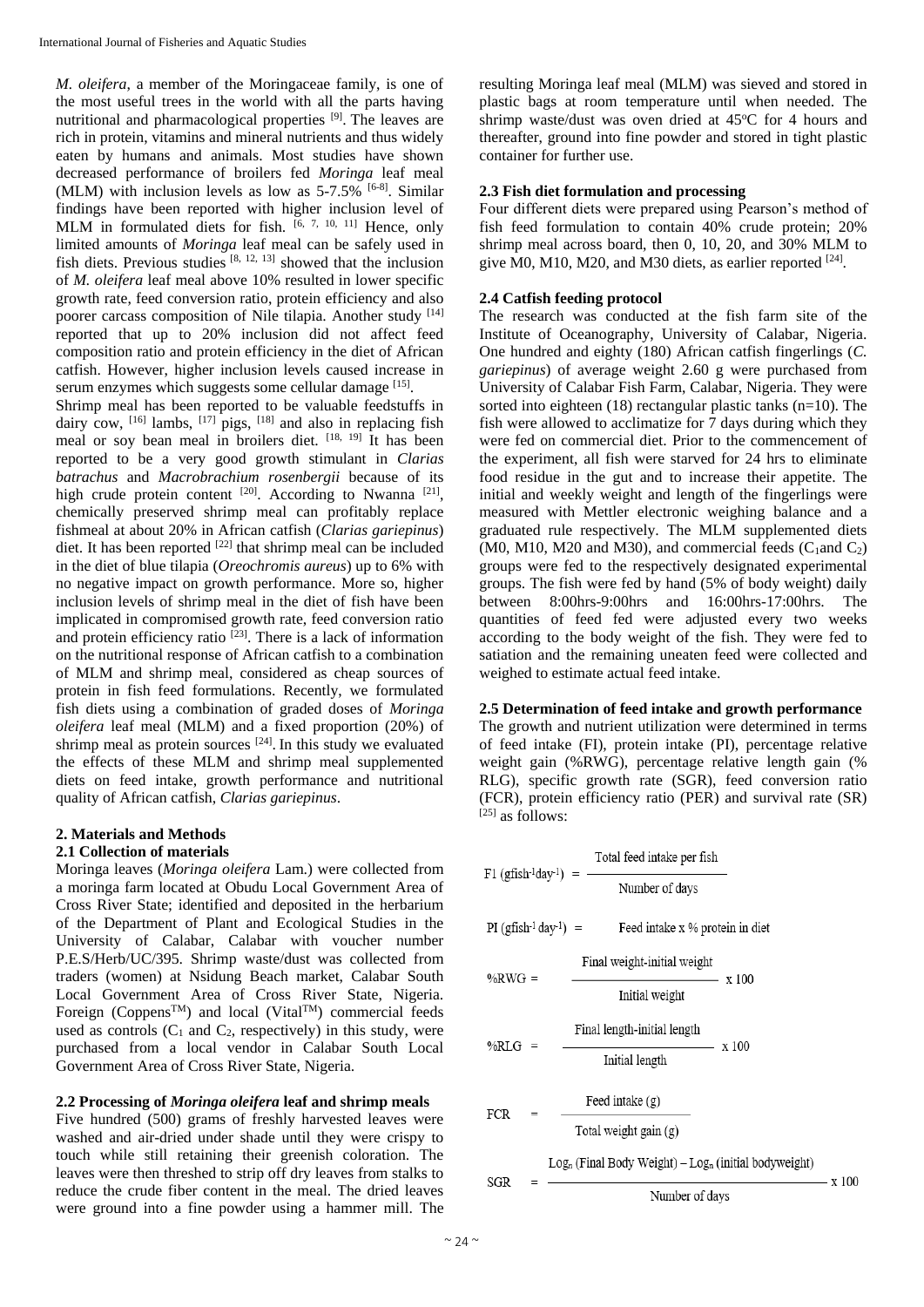| PER    | Net weight gain                               |
|--------|-----------------------------------------------|
|        | Protein Intake                                |
| $SR =$ | Initial number of fish started-mortality x 10 |
|        | Initial number of fish                        |

#### **2.6 Water quality parameters**

Dissolved oxygen, pH, temperature and  $CO<sub>2</sub>$  of the water were monitored weekly using water checker.

#### **2.7 Harvesting/ sacrifice of fish**

At the end of the experiment, the fish tanks were completely drained. The fish were collected with a net with handle, and sacrificed. Afterwards, they were dried in an oven.

#### **2.8 Proximate analysis on fish flesh**

Proximate analysis on the fish flesh (for moisture, crude protein, crude lipid, ash and essential amino acid composition) was done using standard methods. [26, 27] and results expressed as percentage of live weight.

#### **2.9 Amino acid analysis**

Amino acid analysis was done accordingly [28]. Samples were hydrolysed with 6N hydrochloric acid in vacuum at 1100C for 24hrs. Hydrolysed amino acids were quantified using LKB Biochrom Ltd, UK. The amino acid analyser was calibrated

using a standard solution (AA-5-18, sigma). The prepared sample was loaded into ion exchange column. The amino acids were sequentially eluted by buffers of varying pH and ionic strength. The acidic amino acids were first removed, followed by neutral amino acids. Once separated, individual amino acids were quantified by reaction with nihydrin and resultant colour intensity was measured by spectrophotometer at 570nm. The colour intensity was directly proportional to the quantity of an amino acid present in the sample. Amino acids were identified by comparing peak retention times to the standard and quantification was done by comparing area under peak to the area under the standard.

#### **2.10 Statistical analysis**

All data collected were analyzed using statistical analysis system software (SPSS, 1995 Version 9 for WINDOWS). One way analysis of variance and Duncan's multiple range tests was used to compare between parameters of the different feeding groups.

#### **3. Results**

#### **3.1 Feed tanks water quality assessment**

Dissolved oxygen (DO) and  $CO_2$  were significantly ( $p < 0.05$ ) lower and higher respectively, in the MLM  $(M_0, M_{10}, M_{20},$  $M_{30}$ ) tanks than the  $C_1$  and  $C_2$  tanks (Table. 1). The pH of the MLM tanks were also significantly (*p<*0.05) lower while the temperatures were similar.

| <b>Sample</b>  | Dissolved oxygen (mg/L) | Temperature $(^{\circ}C)$ | pН               | $CO2$ (mg/L)                   |
|----------------|-------------------------|---------------------------|------------------|--------------------------------|
| C <sub>1</sub> | 6.00                    | 28.33                     | 7.80             | 0.03                           |
|                | $\pm 0.12$              | $\pm 0.33$                | $\pm 0.12$       | $\pm 0.01$                     |
| C <sub>2</sub> | 5.77                    | 28.67                     | 7.57             | 0.02                           |
|                | $\pm 0.12$              | $\pm 0.33$                | $\pm 0.12*$      | $\pm 0.00*$                    |
| $M_0$          | 4.70                    | 29.00                     | 6.97             | 0.03                           |
|                | $\pm 0.06$ *,a          | $\pm 0.00$                | $+0.12^{*,a}$    | $\pm 0.00$                     |
| $M_{10}$       | 4.40                    | 28.67                     | 6.77             | 0.05                           |
|                | $\pm 0.00^{*,a}$        | $\pm 0.33$                | $\pm 0.09^{*,a}$ | $\pm 0.01^{\text{a},\text{b}}$ |
| $M_{20}$       | 4.50                    | 29.00                     | 6.60             | 0.05                           |
|                | $+0.06$ <sup>*,a</sup>  | $\pm 0.00$                | $\pm 0.06$ *,a   | $\pm 0.00^{\text{a},\text{b}}$ |
| $M_{30}$       | 4.63                    | 28.67                     | 6.73             | 0.05                           |
|                | $\pm 0.07$ *,a          | $\pm 0.33$                | $\pm 0.12$ *,a   | $\pm 0.00^{a,b}$               |

**Table 1:** Fish tank water quality parameters

Values are expressed as mean ±SEM of 3 determinants

\* = significantly different from C1 at *p<*0.05

a = significantly different from C2 at  $p < 0.05$ 

b = significantly different from M0 at *p<*0.05

### **3.2 Feed Intake of fish placed on different experimental diets.**

Except for  $C_1$  with food intake of 14.13 gfish<sup>-1</sup>day<sup>-1</sup>, all the other groups had similar food intake (13.60 - 14.07 gfish-1day-<sup>1</sup>) which was significantly lower ( $p$ <0.05) than C<sub>1</sub> (Table. 2). Among the MLM groups, there was a dose dependent reduction in feed intake, with  $M_{10}$  having the highest. Protein intake was significantly lower in the MLM supplemented groups  $(1.63 - 2.02 \text{ gfish}^{-1} \text{day}^{-1})$  than the commercial feeds groups  $(7.11$ -7.43 gfish<sup>-1</sup>day<sup>-1</sup>). As with food intake, there was dose dependent reduction in protein intake among the MLM groups with M10  $(2.02 \text{ gfish}^{-1} \text{day}^{-1})$  being the highest. Surprisingly,  $M_0$  had a superior protein intake (2.12 gfish-<sup>1</sup>day<sup>-1</sup>) than the MLM supplemented groups. But in feed conversion ratio (FCR),  $M_0$  and  $M_{20}$  were similar; while  $M_{10}$ and  $M_{30}$  were better and worse, respectively, than  $M_0$ . PER of M<sup>10</sup> (0.90) was significantly greater (*p<*0.05) than those of  $M_0$ ,  $M_{20}$ ,  $M_{30}$ ,  $C_1$  and  $C_2$  (0.61, 0.72, 0.61, 0.67, and 0.69), respectively. The survival rates of the fish on  $M_0$  and  $M_{10}$ 

were the same (86.67%) and higher than those of  $M_{20}$  $(83.33\%)$  and  $M_{30}$  (76.67%). The commercial feeds  $C_1$  and  $C_2$ recorded 100% survival rate.

### **3.3 Growth performance of fish placed on different experimental diets**

Total weight gain (TWG), relative weight change (RWC), relative length change (RLC), and specific growth rate (SGR) of the fishes fed with commercial feeds were significantly greater (*p<*0.05) than those on MLM supplemented diets (Table 3). However, there was a dose dependent significant reduction in those parameters from  $M_{10}$  to  $M_{30}$ , with  $M_{30}$ being worse than  $M_0$ . Thus  $M_{10}$  had the best profile (TWG, 1.87g; RWC, 74.94%; RLC, 65.00%; and SGR, 1.32%/day) among the MLM groups. The average weekly body weight (Figure 1) and length (Figure 2) amply illustrate the disparity in growth performance between the fish on commercial diet and those on MLM supplemented diets.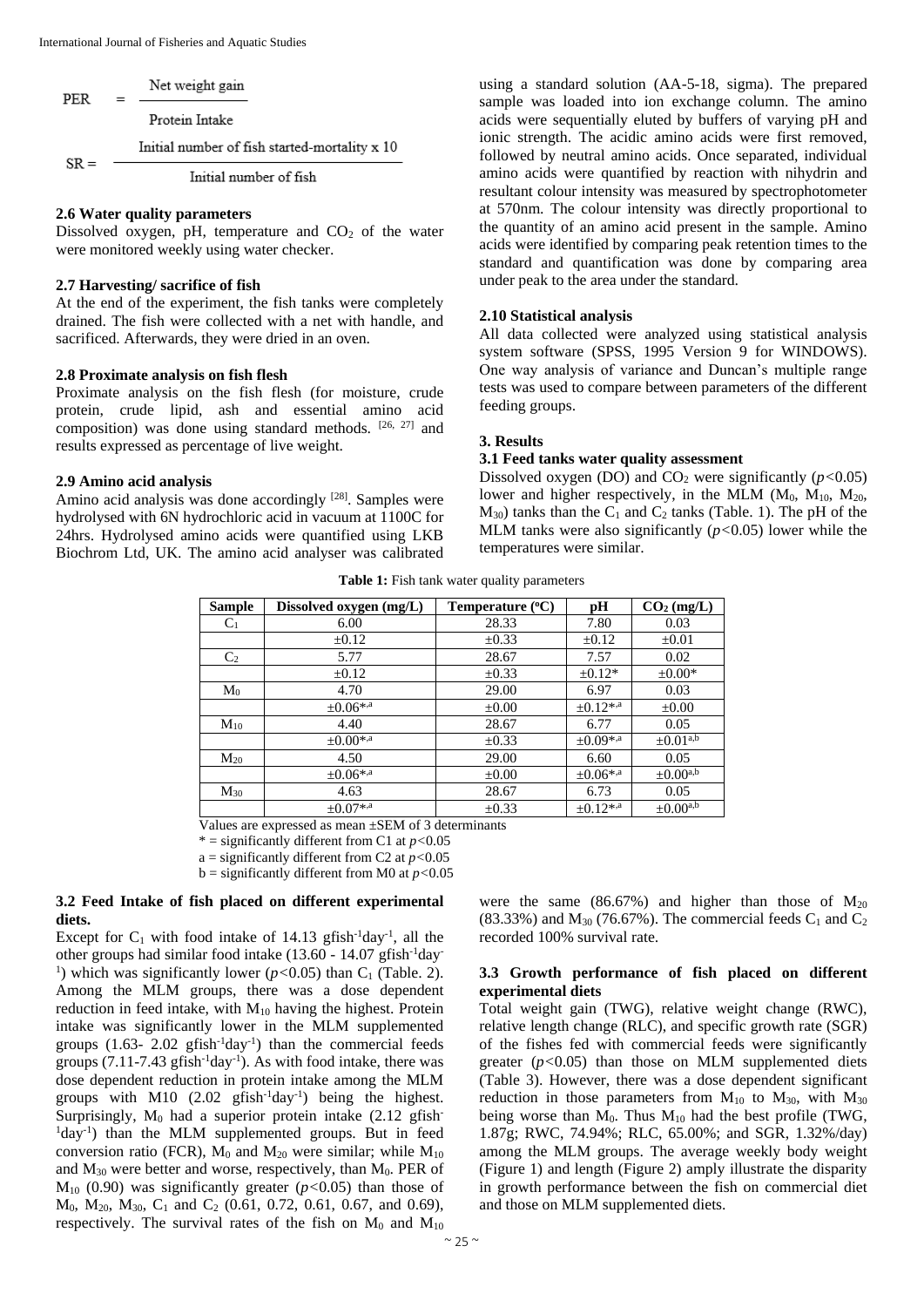**Table 2:** Feed consumption parameters and survival rate of fish placed on different experimental diets.

|                | Food intake $(gfish^{-1}day^{-1})$ | Protein intake $(gfish^{-1}day^{-1})$ | <b>Feed conversion ratio</b>             | Protein efficiency ratio | Survival rate $(\% )$ |
|----------------|------------------------------------|---------------------------------------|------------------------------------------|--------------------------|-----------------------|
| $C_1$          | 13.92                              | 7.43                                  | 2.80                                     | 0.67                     | 100.00                |
|                | $\pm 0.22$                         | $\pm 0.12$                            | $\pm 0.0$                                | $\pm 0.01$               | $\pm 0.00$            |
| C <sub>2</sub> | 14.13                              | 7.11                                  | 2.88                                     | 0.69                     | 100.00                |
|                | $\pm 0.10$                         | $\pm 0.09*$                           | $\pm 0.02*$                              | $\pm 0.01$               | $\pm 0.00$            |
| $\rm M_0$      | 13.64                              | 2.12                                  | 10.53                                    | 0.61                     | 86.67                 |
|                | $\pm 0.12^{\mathrm{a}}$            | $\pm 0.03^{*,a}$                      | $\pm 0.44^{*,a}$                         | $\pm 0.03^{*,a}$         | $\pm 3.33^{*,a}$      |
| $M_{10}$       | 14.07                              | 2.02                                  | 7.56                                     | 0.90                     | 86.67                 |
|                | $\pm 0.13$                         | $+0.01$ <sup>*,a</sup>                | $+0.25^{*,a,b}$                          | $+0.05^{*,a,b}$          | $\pm 3.33^{*,a}$      |
| $M_{20}$       | 13.67                              | 1.86                                  | 10.30                                    | 0.72                     | 83.33                 |
|                | $\pm 0.05^{\text{a}}$              | $\pm 0.04$ *,a,b                      | $\pm 0.54^{*,a}$                         | $\pm 0.04^{\circ}$       | $\pm 3.33^{*,a}$      |
| $M_{30}$       | 13.60                              | 1.63                                  | 13.69                                    | 0.61                     | 76.67                 |
|                | $\pm 0.01^{\text{a}}$              | $+0.0^{*,a,b}$                        | $\pm 0.80$ <sup>*</sup> , <sup>a,b</sup> | $\pm 0.04$               | $\pm 3.33^{*,a,b}$    |

Values are expressed as mean ±SEM of 3 determinants

\* = significantly different from C1 at  $p < 0.05$ 

a = significantly different from C2 at  $p < 0.05$ 

 $b =$  significantly different from M<sub>0</sub> at  $p < 0.05$ 

**Table 3:** Growth performance parameters of fish placed on the different experimental diets

| <b>Sample</b>  | Total weight gain (g) | Rel. weight Change $(\%$ | Rel. length Change $(\% )$ | Specific growth rate (%/day) |
|----------------|-----------------------|--------------------------|----------------------------|------------------------------|
| $C_1$          | 4.80                  | 196.20                   | 133.20                     | 2.61                         |
|                | $\pm 0.00$            | $\pm$ 5.91               | ±7.59                      | $\pm 0.06$                   |
| C <sub>2</sub> | 4.90                  | 181.96                   | 125.50                     | 2.46                         |
|                | $\pm 0.06$            | $\pm 6.87$               | $\pm$ 14.51                | $\pm 0.06$                   |
| M <sub>0</sub> | 1.30                  | 49.44                    | 23.67                      | 0.96                         |
|                | $\pm 0.06^{*,a}$      | $\pm 5.30^{*,a}$         | $+2.17$ *,a                | $\pm 0.08$ *,a               |
| $M_{10}$       | 1.87                  | 74.97                    | 65.00                      | 1.34                         |
|                | $\pm 0.07$ *,a,b      | $\pm 0.03$ *,a,b         | $\pm 8.19^{*,a}$           | $\pm 0.01$ *,a,b             |
| $M_{20}$       | 1.33                  | 52.40                    | 28.77                      | 1.00                         |
|                | $\pm 0.07$ *,a        | $+4.82$ *,               | $\pm 1.57^{*,a}$           | $\pm 0.08$ *,a               |
| $M_{30}$       | 1.00                  | 40.72                    | 24.20                      | 0.81                         |
|                | $\pm 0.06^{*,a,b}$    | $\pm 3.28^{*,a}$         | $±4.91**$ <sup>4</sup>     | $\pm 0.05$ *, <sup>a</sup>   |

Values are expressed as mean ±SEM of 3 determinants

\* = significantly different from  $C_1$  at  $p < 0.05$ 

a = significantly different from  $C_2$  at  $p < 0.05$ 

 $b =$  significantly different from  $M_0$  at  $p < 0.05$ 







**Fig 2:** Average Weekly body Length of fish Placed on the different experimental fish diets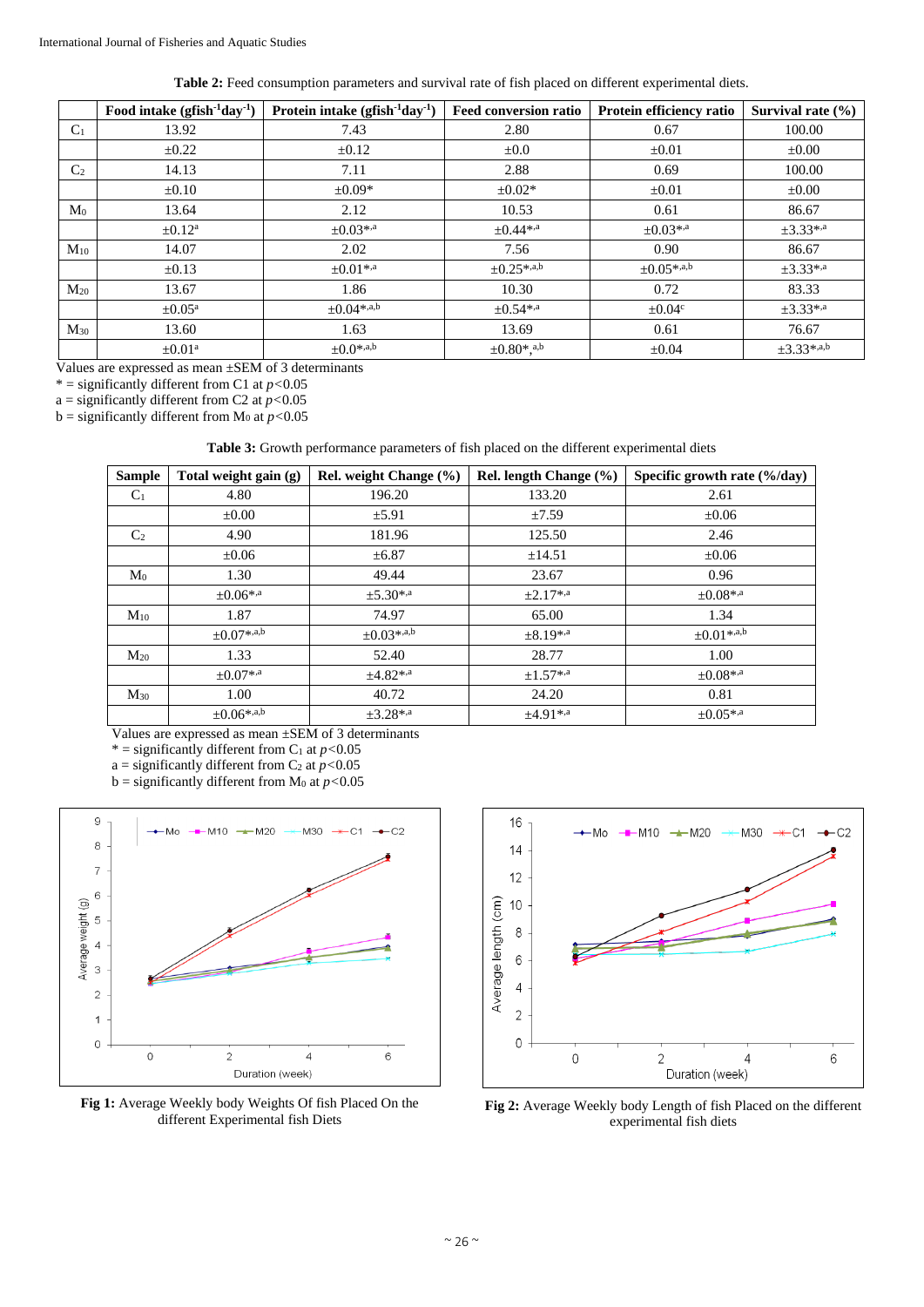#### **3.4 Proximate composition of experimental fish samples**

There was no significant difference in mean contents (%) of crude protein and crude fat between  $M_{10}$  (48.02; 25.00, respectively) and the foreign feed  $(C_1)$  (51.97; 26.25, respectively) fed fishes (Table 4).  $M_{20}$  and  $M_{30}$  were similar with  $M_0$  in protein and fat content (45.38 - 46.18; 18.49 -20.41, respectively). The reverse was the case with crude fibre

and carbohydrate where the MLM groups recorded significantly higher contents  $(0.83 - 2.20; 5.03 - 12.53)$ , respectively) than the C groups (0.20; 1.88 - 2.49, respectively). There was a dose dependent increase in these parameters between M10 – M30. Total ash content of all the groups was  $\langle 10\%, \text{ while moisture content was } 9.52 - \text{.} \rangle$ 10.98%.

| <b>Sample</b>  | <b>Moisture</b>                | <b>Crude fat</b>           | Crude protein | Crude fibre      | <b>Total ash</b> | <b>CHO</b>              |
|----------------|--------------------------------|----------------------------|---------------|------------------|------------------|-------------------------|
| C <sub>1</sub> | 9.52                           | 26.25                      | 51.97         | 0.20             | 10.18            | 1.88                    |
|                | $\pm 0.28$                     | $\pm 0.80$                 | $\pm 0.52$    | $\pm 0.00$       | $\pm 0.05$       | $\pm 0.27$              |
| C <sub>2</sub> | 9.52                           | 26.76                      | 50.60         | 0.20             | 10.43            | 2.49                    |
|                | $\pm 0.33$                     | $\pm 0.44$                 | $\pm 0.59$    | $\pm 0.00$       | $\pm 0.30$       | $\pm 0.47$              |
| M <sub>0</sub> | 9.76                           | 18.49                      | 46.18         | 0.21             | 10.69            | 17.73                   |
|                | $\pm 0.15$                     | $\pm 0.06$ *, <sup>a</sup> | $\pm 0.09*$   | $\pm 0.01$       | $\pm 0.03*$      | $\pm 2.99^{*,a}$        |
| $M_{10}$       | 10.21                          | 25.00                      | 48.03         | 0.83             | 10.94            | 5.03                    |
|                | $\pm 0.17$                     | $\pm 0.00^{a,b}$           | $\pm 1.93$    | $\pm 0.07$ *,a,b | $\pm 0.55$       | $\pm$ 1.91 <sup>b</sup> |
| $M_{20}$       | 10.98                          | 20.41                      | 46.07         | 1.03             | 10.49            | 10.98                   |
|                | $\pm 0.05$ *,a, $\overline{b}$ | $+1.17$ *, <sup>a</sup>    | $±1.10*$      | $\pm 0.01$ *,a,b | $\pm 0.01*$      | $\pm 1.64^{*,a}$        |
| $M_{30}$       | 9.94                           | 18.80                      | 45.38         | 2.20             | 10.52            | 12.52                   |
|                | $\pm 0.17$                     | $+0.24$ <sup>*,a</sup>     | $\pm 0.69*$   | $\pm 0.12$ *,a,b | $\pm 0.07*$      | $\pm 0.38^{*,a}$        |

**Table 4:** Proximate (%) composition of the different experimental fish samples

Values are expressed as mean ±SEM of 3 determinants

 $*$  = significantly different from C<sub>1</sub> at  $p < 0.05$ 

a = significantly different from  $C_2$  at  $p < 0.05$ 

 $b =$  significantly different from  $M_0$  at  $p < 0.05$ 

# **3.5 Amino acid content of experimental fish samples.**

Among the MLM supplemented groups,  $M_{10}$  had the highest content of all the amino acids evaluated (except for Phe and His) which were in most cases, similar to  $C_1$  and  $C_2$  groups (Table 5). The richest content of His was found in  $\dot{M}_0$  $(14.38\%)$  with M<sub>10</sub> - M<sub>30</sub> having values < 10% (8.41 - 9.93%).

**Table 5:** Selected amino acid composition (%) of the different experimental fish samples.

| <b>Sample</b>  | <b>Methionine</b>       | <b>Threonine</b>   | <b>Isoleucin</b> | <b>Phenylanine</b> | <b>Alanine</b>          | <b>Valine</b>    | Leucine                 | Tryptophan | Lysine     | <b>Histidine</b>   |
|----------------|-------------------------|--------------------|------------------|--------------------|-------------------------|------------------|-------------------------|------------|------------|--------------------|
| C <sub>1</sub> | 30.10                   | 13.09              | 14.96            | 6.59               | 16.87                   | 11.76            | 10.93                   | 3.57       | 17.58      | 14.02              |
|                | $\pm 1.58$              | $\pm 0.47$         | $\pm 0.65$       | $\pm 0.16$         | $\pm 1.45$              | $\pm 0.26$       | $\pm 1.12$              | $\pm 0.27$ | $\pm 1.97$ | $\pm 1.18$         |
| $=C_2$         | 28.11                   | 11.90              | 13.08            | 6.19               | 18.06                   | 12.04            | 11.14                   | 3.62       | 17.83      | 14.01              |
|                | $\pm 1.20$              | $\pm 0.95$         | $\pm 1.24$       | $\pm 0.64$         | $\pm 0.31$              | $\pm 0.01$       | $\pm 0.64$              | $\pm 0.24$ | ±1.55      | $\pm 1.00$         |
| M <sub>0</sub> | 6.61                    | 8.47               | 1.27             | 7.59               | 13.35                   | 8.98             | 7.27                    | 2.99       | 13.79      | 14.38              |
|                | $+0.24$ <sup>*,a</sup>  | $+0.57$ *,a        | $\pm 1.06*$      | $\pm 0.55$         | $\pm 1.49^{\rm a}$      | $\pm 0.18$ *,a   | $\pm 0.90^{\mathrm{a}}$ | $\pm 0.42$ | ±1.64      | $\pm 0.38$         |
| $M_{10}$       | 18.47                   | 11.95              | 13.85            | 7.46               | 16.43                   | 11.38            | 9.88                    | 3.13       | 14.65      | 9.09               |
|                | $+0.33^{*,a,b}$         | $\pm 0.94^{\rm b}$ | $\pm 1.33$       | $\pm 0.56$         | $\pm 1.41$              | $\pm 0.23^{a,b}$ | $\pm 0.91$              | $\pm 0.64$ | ±2.23      | ±1.94              |
| $M_{20}$       | 5.91                    | 9.06               | 10.62            | 5.10               | 12.38                   | 7.93             | 6.77                    | 2.60       | 12.68      | 8.41               |
|                | $+0.72$ *, <sup>a</sup> | $+0.46*$           | $\pm 0.32*$      | $\pm 0.79$         | $\pm 1.48$              | $+0.27$ *,a,b    | $+0.96$ <sup>*,a</sup>  | $\pm 0.50$ | $\pm 1.63$ | $\pm 1.95^{\rm b}$ |
| $M_{30}$       | 5.99                    | 8.19               | 10.16            | 6.44               | 12.55                   | 9.00             | 6.94                    | 3.02       | 13.67      | 9.93               |
|                | $+0.80^{*,a}$           | $+0.13^{*,a}$      | $\pm 0.39*$      | $\pm 1.01$         | $\pm$ 0.99 <sup>a</sup> | $+0.48^{*,a}$    | $+0.89^{*,a}$           | $\pm 0.45$ | $\pm 0.98$ | ±4.43              |

Values are expressed as mean ±SEM of 3 determinants

\* = significantly different from  $C_1$  at  $p < 0.05$ 

a = significantly different from  $C_2$  at  $p < 0.05$ 

b = significantly different from M<sup>0</sup> at *p<*0.05

#### **4. Discussion**

The relatively poorer tank water quality of the MLM groups (significantly lower pH and dissolved oxygen, and higher  $CO<sub>2</sub>$ ) obtained in this study is attributable to the fact that the formulated feeds being non-floating, would normally sink to the bottom of the tank when not eaten immediately by the fish. The resulting water contamination is capable of compromising growth performance of the fish  $[29]$  and may also have contributed to  $13 - 23%$  mortality observed among the MLM groups. However, the sinking nature of the MLM diets seemed not to have affected the feed intake of the fishes as there was no significant difference in this parameter among the groups when compared to the foreign commercial feed group.

The poor growth performance of the fish fed with MLM and shrimp meal (20%) supplemented diets used in this study is attributable to low crude protein and high crude fiber content of the diets  $[24]$ . The protein contents of non-conventional plant feedstuff in aquaculture have been reported to be generally low <sup>[30, 31]</sup>. Significantly high crude fiber and antinutrient content in diets result in slower growth rate and general poor performance of cultured species <sup>[32]</sup>. This is similar to an earlier observation of a significant decline in final weight gain with increasing level of MLM in the diet of broiler chickens [6]. High fibre content reduces digestibility, palatability and nutritive value of feeds [33, 34], all of which eventually compromise growth performance of fish.

Growth of fish is dependent upon the nutrient quality and quantity of ingredients in feeds. [35, 36] An average crude protein of 35% in diets is recommended for optimum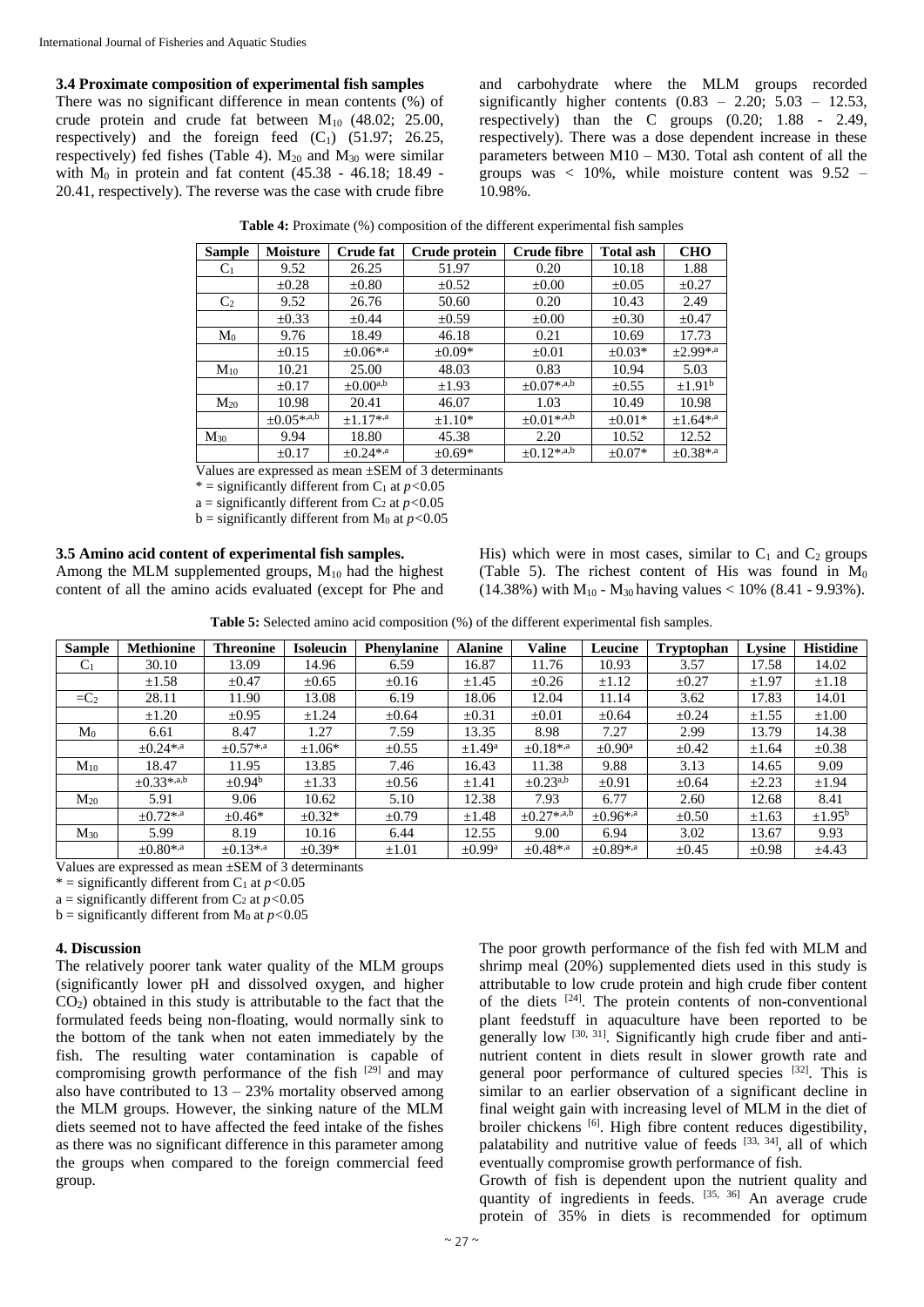performance of *C. gariepinus* fingerlings [5, 37]. The MLM and shrimp meal formulated diets used in this study had crude protein levels of 12 - 14%, a far cry from > 50% provided for in the formulation  $[24]$ . The high fibre (from MLM) and chitin (from shrimp meal) are reported to limit protein availability in fish diets  $[24, 38]$ . Adding MLM extract and further digestion of shrimp meal  $[21, 39]$  may be a way to reduce the fibre and chitin levels respectively, in the diets thus making for better protein nutrient availability.

The results of our study show that locally manufactured commercial feeds compete favorably with foreign commercial feeds and can therefore serve as an adequate alternative in catfish nutrition, giving similar performance with high cost benefit. This is in agreement with previous studies. [33, 34]

The mortality level reported in this study is greater than 10% for the MLM groups. It increased with increase in MLM supplementation. This may not be unconnected with increasing fibre and anti-nutritional factors present in MLM. [40, 41] Increased mortality with higher inclusion levels of cassava leaf meal in the diet of *C. gariepinus* has also been reported [42].

The results of our study also show that 10% MLM supplementation in fish diet provided optimum growth performance when compared with higher levels. This is in agreement with other studies  $[7, 43]$  which also encouraged MLM supplementation in local fish feed manufacturing.

The nutrient quality of the fish (flesh) fed with MLM and shrimp meal supplemented diets are comparable with those raised with commercial feeds; similar in crude fat and protein, and higher in carbohydrate and crude fibre. The levels of essential amino acids (all except Alanine) obtained in this study in the MLM fish groups are quite impressive. Of the ten amino acids, only Methionine was found to be significantly lower in the MLM groups than the commercial feed groups. This is in spite of the 0.2% supplementation in the feed formulation  $[24]$ . Again M<sub>10</sub> had the best nutrient profile among the MLM groups. This study recommends the consumption of MLM fed fish for dietary management of cardiovascular disease risk factors in human subjects as intake of omega-3 (n-3) fatty acids and high fibre diets are known to improve high density lipoprotein cholesterol (HDL-C) and control diabetes mellitus [44].

# **4. Conclusion**

The results of this study have shown that dietary inclusion of 10% *M. oleifera* leaf meal (plus 20% shrimp meal) offered optimum growth performance and excellent nutrient quality to the flesh of African catfish, *Clarias gariepinus.* The study recommends further processing of MLM and shrimp meal before incorporation into fish meals to enhance protein availability. This way, the widespread availability of *Moringa oleifera* and shrimp meal (from artisanal fishing and sales) will be taken advantage of in the Nigerian aquaculture industry.

# **5. Acknowledgment**

We are grateful to Mr. Michael Ategwu of Cross River State School of Health Technology, Calabar, and Mr. Igiri I. Igiri of Faculty of Agriculture, University of Calabar, for technical assistance.

# **6. Authors' Contribution**

David-Oku and Anani conceived and designed the study; Ntaji and Edide developed the methodology; Anani and Edide

performed the bench work; Obiajunwa-Otteh analyzed and interpreted the data; David-Oku and Anani wrote and reviewed the manuscript; while Ene-Obong revised the draft manuscript. Overall study supervision was by David-Oku.

# **7. References**

- 1. Adeogun OA, Ogunbadejo HK, Ayinla OA, Oresegun A, Oguntade OR, Tanko A *et al*. Urban Aquaculture: producer perceptions and practices in Lagos state, Nigeria. Middle East Journal of Science Research. 2007; 2(1):21-27.
- 2. Bard J, De Kimpe PJ, Lazard J, Lamasson J, Lessent P. Handbook of tropical fish culture centre. Technique Forestier Tropical, France. 1976, 128.
- 3. Anon R. The state of the Worlds fisheries and aquaculture. FAO fisheries Technical, 2006, 500.
- 4. Aderolu AZ, Seriki BM, Apatira AL, Ajaegbo CU. Effects of feeding frequency on growth, feed efficiency and economic viability of rearing African catfish (Clarias gariepinus, Burchell 1822) fingerlings and juveniles. African Journal of Food Science. 2010; 4(5):286-290.
- 5. Pandey G. Feed formulation and feeding technology for fishes. International Research Journal of Pharmacy. 2013; 4(3):23-30.
- 6. Zanu HK, Asiedu P, Tampuori M, Abada M, Asante I. Possibilities of using moringa (*Moringa oleifera*) leaf meal as partial substitute for fish meal in broiler chicken diets. Online Journal of Animal Feed Research. 2012; 2(1):70-75.
- 7. Oludoyi IO, Toye AA. Effect of early feeding of moringa on performance of broilers and pullet chicks. Agricultural Research. 2012; 12(2):160-17.
- 8. Egwui PC, Mgbenka BO, Ezeonyejiaku CD. Moringa plant and its use as feed in aquaculture development: a review. Journal of Animal Research international. 2013; 10(1):1672-1680.
- 9. Santos AFS, Paiva1 PMG, Coelho LCBB. Moringa oleifera: a multipurpose tree with water coagulant seed proteins. In: Advances in Environmental Research, Daniels. J. A. (ed). Nova Science Publishers, Inc. 2012, 17
- 10. https://www.researchgate.net/publication/262829037\_Mo ringa\_oleifera\_a\_multipurpose\_tree\_with\_water\_coagula nt\_seed\_proteins [accessed Aug 07 2018].
- 11. Afuang W, Siddhuranju P, Becker K. Comparative Nutritional Evaluation of Raw Methanol extract residues and methanol extract of Moringa (*Moringa oleifera* Lam) leaves on growth performance and feed utilization in Nile Tilapia (*Orcochromis noloticus* L.). Journal of Aquaculture Research. 2003; 34:1147-1159.
- 12. Gakuya DW, Mbugua PN, Kavoi B, Kiama SG. Effect of supplementation of *Moringa oleifera* leaf meal in broiler chicken feed*.* International Journal of Poultry Science. 2014; 13(4):208-213.
- 13. Richter N, Siddhrurayu A, Becker K. Evaluation of nutritional quality of moringa (*Moringa oleifera* Lam). Leaves as alternate protein source of tilapia (*Oreochromis Niloticus* L.). Aquaculture. 2003; 217:599- 611.
- 14. Abo-state H, Hammounda Y, El-nadi A, Abozaid H. Evaluation of feeding raw moringa (*Moringa oleifera*  Lam) leaves meal in Nile Tilapia fingerlings (*Oreochromis niloticus*) diets. Global Veterinary. 2014; 13(1):105-111.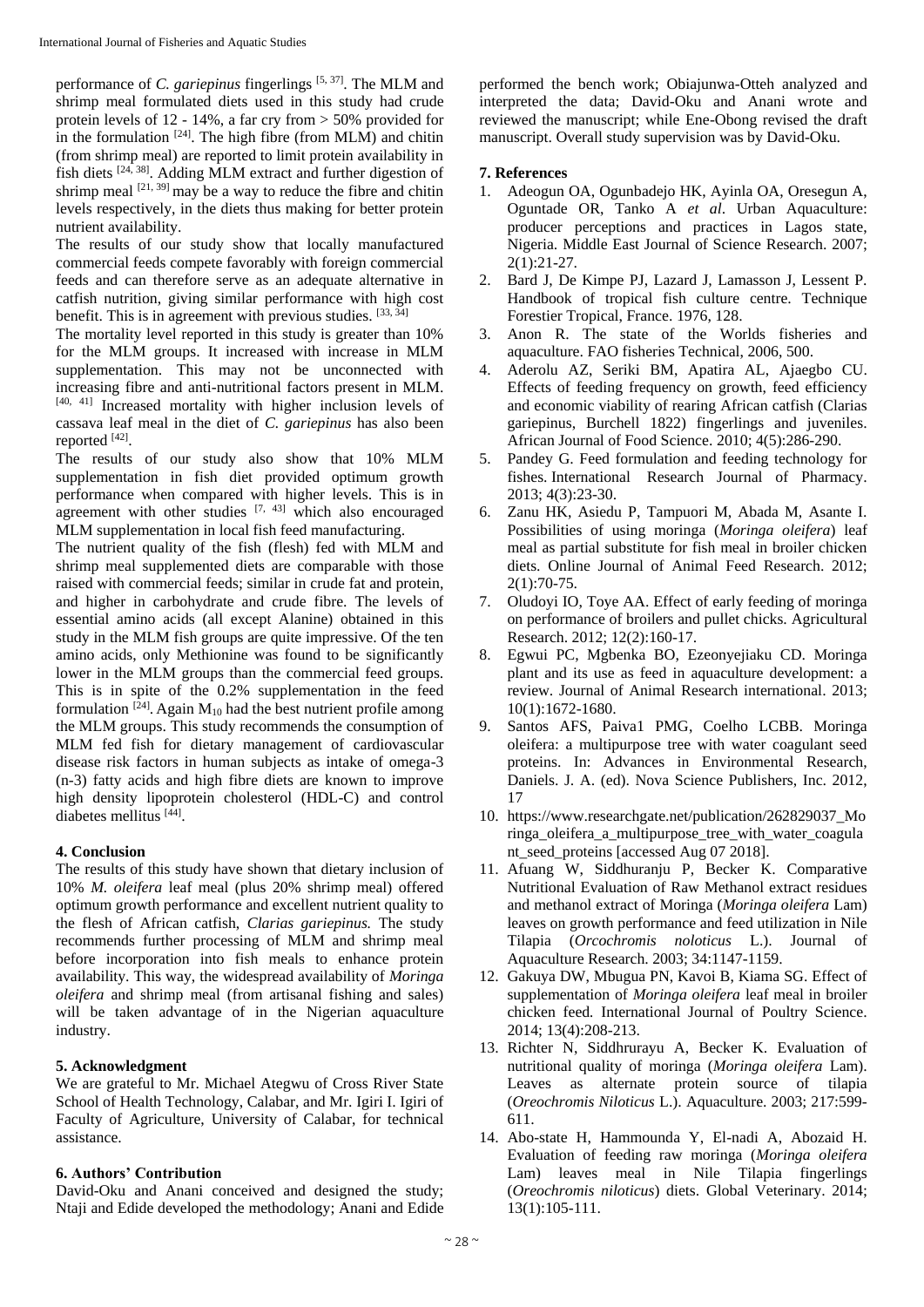- 15. Olaniyi CO, Ajani NO, Adetomi MN. Growth performance and nutrient utilization of *Clarias gariepinus* fed *Moringa oleifera* leaf meal. Journal of National Sciences Research. 2013; 3(8):99-104
- 16. Bello NO, Nzeh GC. Effects of varying levels of Moringa oleifera leaf meal diet on growth performance, hematological indices and biochemical enzymes of African catfish *Clarias gariepinus* (Burchell 1822). Elixir Aquaculture. 2013; 47A:14459-14466.
- 17. Lush RH. Shrimp meal for milk production. American Society of Animal Production. 1936; 1:63-66.
- 18. Cobos MA, Pérez-Sato M, Piloni-Martini J, González SS, Barcena JR. Evaluation of diets containing shrimp shell waste and an inoculum of Streptococcus milleri on rumen bacteria and performance of lambs. Animal Feed Science and Technology. 2007; 132(3, 4):324-330.
- 19. Fanimo AO, Oduguwa OO, Onifade AO, Olatunde AO. Protein quality of shrimp waste meal. Bioiresource Technology. 2000; 72(2):185-188.
- 20. Rosenfeld DJ, Gernet AG, Marcano JD, Murillo JG, Lopez GH, Flores JA. The effect of using different levels of shrimp meal in broiler diets. Poultry Science. 1997; 76(4):581-587.
- 21. Hertramf JW, Piedad-Pascal F. Sunflower meal. International Handbook on ingredients for aquaculture feeds. Dordrecht Netherlands: Kluewer Academic Publishers, 2000, 69-79*.*
- 22. Nwanna LC. Nutritional value and digestibility of fermented shrimp head waste meal by African catfish *Clarias gariepinus*. Pakistan Journal of Nutrition*.* 2003; 2(6):339-345.
- 23. De Silva SS, Shim KF, Ong AK. An evaluation of the methods used in digestibility estimations of a dietary ingredient and comparisons on external and internal markers and time of faeces collection in digestibility studies in fish Oreochromis aureus (Steindachner). Journal of Reproduction and Nutritional Development. 1996; 30:215-226.
- 24. Rachmansyah LA, Ahmad T. The use of shrimp head meal as a substitute to fishmeal in diets for humpback grouper (*Cromileptes altivelis*). In: Advances in grouper aquaculture. Rimmer, M. A., McBride, S., Williams, K. C. (Eds.). 2004, 133-114.
- 25. David-Oku E, Anani EE, Ntaji OE, Edide RO, Obiajunwa JI. Proximate, mineral and vitamin composition of fish feed supplemented with *Moringa*  oleifera leaf and shrimp meals as protein sources. European Journal of Pharmaceutical and Medical Research. 2018 (in press).
- 26. Cook JT, McNiven MA, Richardson GF, Sutterlin AM. Growth rate, body composition and feed digestibility, conversion of growth-enhanced transgenic Atlantic salmon (*Salmo salar*). Aquaculture*.* 2000; 188:15-32.
- 27. AOAC. Official methods of analysis.16<sup>th</sup> Edition. Association of Official Analytical Chemists. Washington, DC, 2005.
- 28. Ibitoye AA. Laboratory Manual on Basic Methods in Analytical Chemistry. Foladave Nig Ltd, Akure, 2010.
- 29. Neda I, Vlazan P, Pop RO, Sfarloaga P, Grozescu I, Segneanu A. Peptide and Amino Acids Separation and Identification from Natural Products. In: Analytical Chemistry (Krull, I. S., ed.) IntechOpen, London, 2012. DOI: 10.5772/51619.
- 30. Bhatnagar A, Devi P. Water quality guidelines for the

management of pond fish culture. International Journal of Environmental Sciences. 2013; 3(6):1980-2009.

- 31. Ugwumba AAA, Ugwumba AO. Aquaculture options and the future of fish supply in Nigeria. The Zoologist. 2003; 2:96-122.
- 32. Gabriel UU, Akinrotimi OA, Bekibele DO, Onunkwo DN, Anyanwu PE. Locally produced fish feed, potentials for aquaculture development in sub-Saharan Africa. Journal of African Agricultural Research. 2007; 2(7):287- 295.
- 33. Alegbeleye WO, Oresegun AO, Omitoyin O. Use of bambara groundnut (*Vigna subterranean*) meal in the diets of *Heteroclarias* fingerlings. Moor Journal of Agriculture Research*.* 2001; 2:54-59.
- 34. Agokei EO, Oparah C, Aranyo A, Apapa U. Growth of *Clarias gariepinus* juveniles fed five commercial feed continental. Journal of Fisheries and Aquaculture Science. 2011; 5(3):1-5
- 35. Auta J, Yashim YE, Dambo A, Tiamiyu BB. Growth responses of African catfish, *Clarias gariepinus*, fingerlings to imported and local feeds. International Journal of Applied Biological Research. 2013; 5(1):55- 61.
- 36. Glencross BD, Booth M, Akam GL. A feed is only as good as its ingredients: A review of ingredients evaluation strategies for aquaculture feeds. Aquaculture Nutrition. 2007; 62:100-134.
- 37. Sogbesan AO, Ugwumba AAA. Nutritional evaluation of termite *Macrotermes subhyalinus.* Meal as animal protein supplements in the diets of *Heterobranchus longifilis*  fingerlings. Journal of Fisheries and Aquatic science. 2008; 8:149-157.
- 38. Amisah S, Oteng MA, Ofori JK. Growth performance of the African catfish, *Clarias gariepinus*, fed varying inclusion levels of *Leucaena leucocephala* leaf meal. Journal of Applied Science and Environmental Management. 2009; 13(1):21-26.
- 39. Fox CJ, Blaw P, Brown JH, Watson I. The effects of various processing methods on the physical and biochemical properties of shrimp head meals and their utilization by juvenile Penaeus monodon Fab. Aquaculture. 1994; 122:209-226.
- 40. Bhuiyan AKM. Survey of potential fish feed ingredients of Bangladesh on the basis of their availability and biochemical composition. Fisheries Research Institute, Freshwater Station, Mymensingh, Bangladesh, Report, 1989; 1:70.
- 41. Oresegun A, Alegbeleye WO. Growth response and nutrient utilization of tilapia *Oreochromis niloticus* fed varying dietary levels of cassava peels based on rations supplemented with di-methionine Fish Nutrition and Fish Feed Technology in Nigeria. In: A. A. Eyo, (ed) Proceedings of the first National Symposium on Fish Nutrition and Fish Feed Technology Lagos NIOMR. 2001, 8-13.
- 42. Ibiyo LMO, Olowosegun T. The potential for improving profitability in Aquaculture In: P. A. Araoye (ed). Proceedings of the 19th Annual Conference of the Fisheries Society of Nigeria (FISON) ILORIN. 2004; 896:45-53.
- 43. Anyanwu DC, Umeh OI, Ugo CK, Maduka BC, Mbachu MU. Nutrient utilization and growth of catfish (*Clarias gariepinus*) fed dietary levels of cassava leaf meal*.*  Pakistan Journal of Nutrition. 2012; 11(11):1037-1040*.*